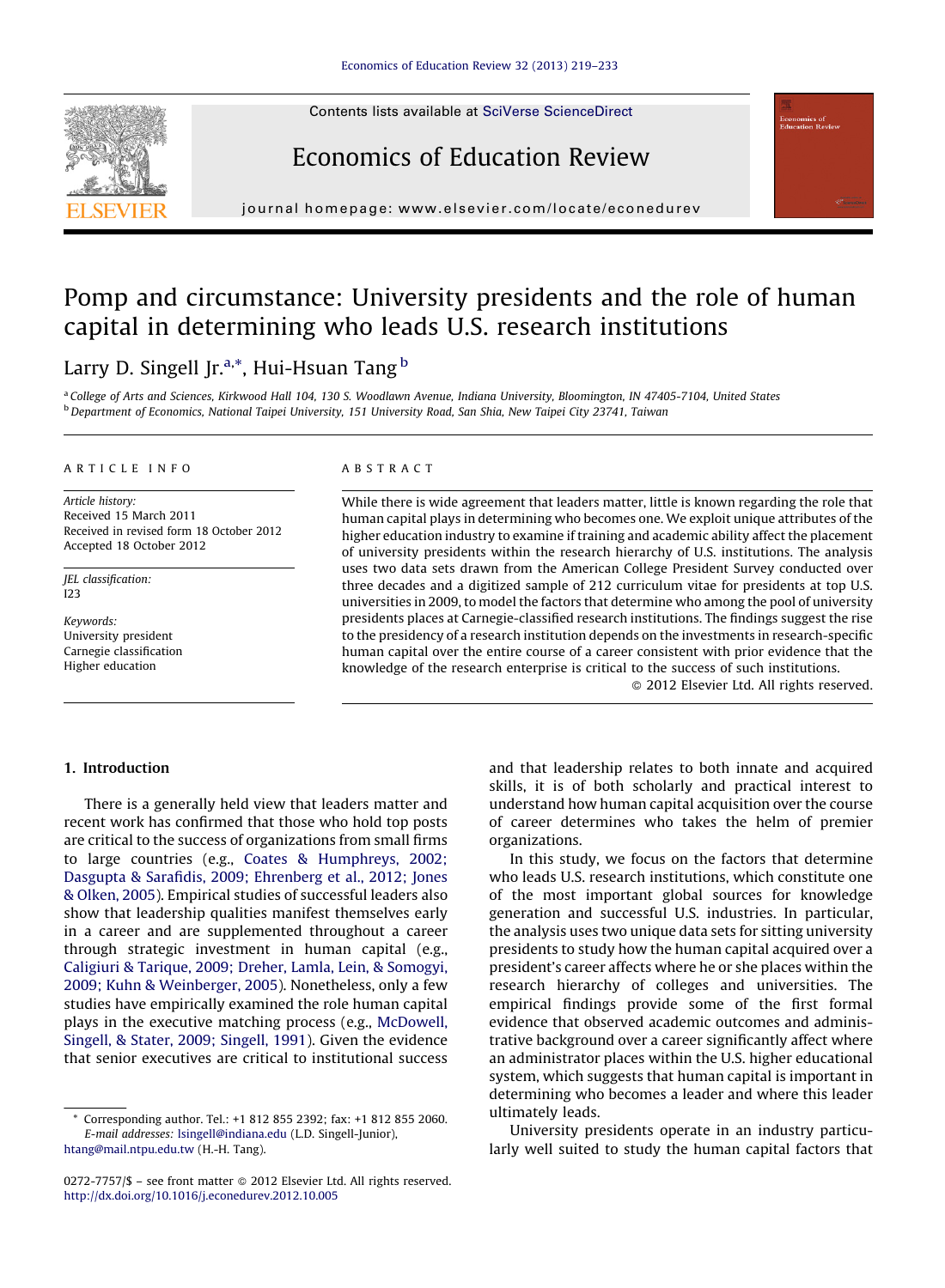determine the ascension into top leadership positions within the profession. First, unlike many industries, the U.S. higher education system has a relatively welldefined and stable hierarchy of institutions that can be ranked by a reliable and easy-to-observe set of research metrics. Our analysis uses a discrete threshold approach that distinguishes between research versus non-research institutions using quantifiable research metrics developed by the Carnegie Foundation. Prior work has shown that other professions, including legal and medical fields, have qualitative hierarchies that, while harder to quantify, parallel those in higher education (e.g., [Kolpin](#page--1-0) [& Singell, 1997](#page--1-0)). Thus, our findings regarding the role of human capital in determining who takes the helm of the best organizations may well extend beyond higher education.

Second, unlike most "firms" within a given industry, the internal leadership hierarchy within U.S. higher education is remarkably consistent across most universities such that it is relatively straightforward to compare the career trajectory of university presidents. Specifically, although there may not necessarily be proscribed pathway to the presidency, most schools offer common entry points that include academic oversight positions, such as Department Head, Dean and Provost, and functional oversight positions, such as the Vice Provost (President) of Research and Academic Affairs. While other industries do not have the same hierarchical structures across firms, prior work has demonstrated the importance of hierarchies within organizations such that our findings provide insights into the role they might play in the leadership determination process (e.g., [Cornell, 2004;](#page--1-0) [O'Connell, 2005\)](#page--1-0).

Finally, academic jobs provide a relatively unique opportunity to observe and measure ability through documented scholarly and administrative achievements. Specifically, beyond the observation of prior administrative experience, our data permit us to observe specific academic milestones that occur over a career by tracking a president's undergraduate and graduate placements, measured academic research output, and movement into and experience in various administrative posts. Prior work has theoretically demonstrated the role research plays as a university output (e.g., [Rothschild & White, 1993\)](#page--1-0) and has empirically demonstrated how an understanding of the research mission is important in executing the managerial function of a university (e.g., [Goodall, 2006](#page--1-0)). Thus, research productivity and a broad understanding of the research enterprise are likely to be critical to leadership ability in knowledge-based industries.

The next section provides an overview of the literature on human capital as it pertains to leadership in higher education, which provides the background for a discrete choice model of presidential placement within the research university hierarchy that is developed in Section [3](#page--1-0). Section [4](#page--1-0) describes the two data sources that are used in Section [5](#page--1-0) to estimate a base empirical specification and several extensions that exploit the unique attributes of the two data sources and test the sensitivity of the results to alternative institutional rankings. The final section concludes.

#### 2. Background

Prior research has examined the pay, placement, and productivity of university administrators generally and for university presidents in particular (e.g., [McFarlin & Ebbers,](#page--1-0) [1998; Sala, 2003; Sammons, Hillman, & Mortimore, 1995](#page--1-0)). Early work on university presidents focused primarily on compensation (e.g., [Pfeffer & Ross, 1988; Tang & Tang,](#page--1-0) [1996\)](#page--1-0). For example, [Ehrenberg, Cheslock, and Epifantseva](#page--1-0) [\(2001\)](#page--1-0) use total compensation panel data for presidents at private institutions in the mid-1990s to show that presidential pay is positively associated with enrollment, endowment levels, and entering-student test scores, but find weak evidence that pay increases relate to fund raising success and increases in freshmen test scores.

Generally, there is little evidence of rewards for on-thejob performance, but ample evidence that institutional attributes (e.g., private) and/or presidential attributes (e.g., gender and race) affect presidential pay and tenure on the job (e.g., [Mixon & Kenzie, 1999; Monks, 2007; Monks &](#page--1-0) [McGoldrick, 2004; Monks & Robinson, 2000; Zogbi, 2003](#page--1-0)). In addition, [Pfeffer and Davis-Blake \(1992\)](#page--1-0) use data for 10,000 administrators at 821 U.S. universities and colleges to show that greater salary dispersion reduces the turnover of administrators with higher-than-average pay. Thus, there are clearly systematic aspects to the matching process between successful presidential candidates and higher educational institutions that depend on both individual and institutional attributes.

Although no studies have quantitatively accessed the factors that determine the placement of university presidents, a number of papers have examined who selfselects into lower level administration (e.g., [Moore, New](#page--1-0)[man, & Turnbull, 2003; Siegfried, 1997](#page--1-0)). For example, [McDowell et al. \(2009\)](#page--1-0) use American Economic Association data over more than three decades to show that researchspecific human capital reduces the probability of becoming an administrator at all institutions (although by a lower amount at research-oriented institutions), whereas general human capital (e.g., years of experience) increases the probability of selecting into administration. In a related paper, [McDowell, Singell, and Stater \(2011\)](#page--1-0) use data for economists at top research departments in the postwar era to study the timing into and out of department chair and its relation to subsequent administrative positions. Their results show that the rate at which research productivity depreciates reduces the entry and exit hazards for the chair position and that prior service as chair raises the hazard of moving into upper-level administrative positions. Jointly, these findings suggest that administrators are, to some extent, made not born and that the growing specialization and technical nature of many professions could affect who chooses administrative careers and when these career choices are made.

Overall, there is a growing body of literature that suggests who places in leadership positions is important and that the incentive structures for administrators do not always lead to the best decisions or to the best persons rising to the top (e.g., [Cunningham, 2009; Dasgupta &](#page--1-0) [Sarafidis, 2009; Oswald, 2006; Vroom, 2007\)](#page--1-0). [Goodall](#page--1-0) [\(2006\)](#page--1-0) argues that the stakes for the selection into